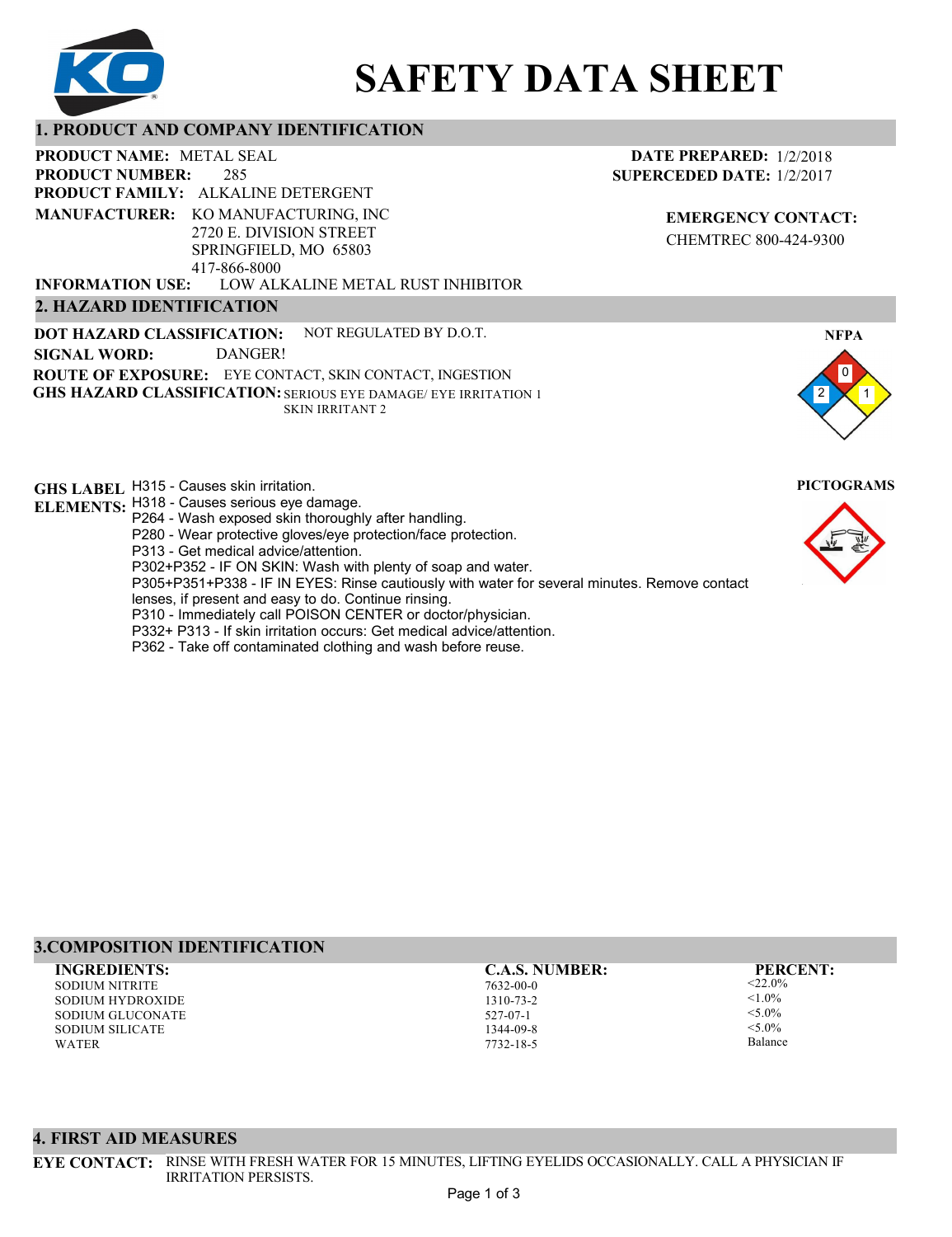# **4. FIRST AID MEASURES - CONTINUED**

**INGESTION:** RINSE MOUTH WITH FRESH WATER. DO NOT INDUCE VOMITING. CALL A PHYSICIAN IMMEDIATELY. IF **SKIN CONTACT:** RINSE WITH PLENTY OF FRESH WATER AND REMOVE CONTAMINATED CLOTHING IMMEDIATELY. CALL A PHYSICIAN IF IRRITATION PERSISTS.

CONSCIOUS, GIVE LARGE QUANTITIES OF WATER. DO NOT GIVE ANYTHING BY MOUTH IF UNCONSCIOUS.

**INHALATION:** IF OVERCOME BY EXPOSURE, REMOVE VICTIM TO FRESH AIR IMMEDIATELY. GIVE OXYGEN OR ARTIFICIAL RESPIRATION AS NEEDED. CALL A PHYSICIAN IMMEDIATELY.

## **5. FIRE FIGHTING MEASURES**

**FLAMMABLE PROPERTIES:** NON FLAMMABLE.

**FLASH POINT:** DOES NOT FLASH.

**SUITABLE EXTINGUISHING MEDIA:** FOAM OR CARBON DIOXIDE, WATER SPRAY.

**UNSUITABLE EXTINGUISHING MEDIA:** AMMONIUM PHOSPHATE DRY CHEMICAL

**SPECIFIC HAZARDS ARISING** NONE KNOWN.

**FROM THE CHEMICAL:**

**PROTECTIVE EQUIPMENT AND PRECAUTIONS FOR FIREFIGHTERS:** APPPROVED) AND FULL PROTECTIVE GEAR. WEAR SELF-CONTAINED BREATHING APPARATUS (PRESSURE DEMAND MSHA/NIOSH

## **6. ACCIDENTAL RELEASE MEASURES**

**PERSONAL PRECAUTIONS:** AVOID CONTACT WITH EYES AND SKIN. SPILL AREA MAY BE SLIPPERY. WEAR PROPER PROTECTIVE EQUIPMENT WHEN DEALING WITH RELEASE.

**ENVIRONMENTAL PRECAUTIONS:** CONTAIN SPILL TO AVOID RELEASE TO THE ENVIRONMENT. KEEP CONTAINER TIGHTLY CLOSED WHEN NOT IN USE.

**METHODS FOR CONTAINMENT** COLLECT FOR DISPOSAL USING AN INERT ABSORBENT MATERIAL AND TRANSFER TO A **AND CLEAN-UP:** CONTAINER FOR REUSE OR DISPOSAL.

## **7. HANDLING AND STORAGE**

**HANDLING:** HANDLE WITH CARE AND AVOID CONTACT WITH EYES AND SKIN. ALWAYS WEAR PROPER CHEMICAL RESISTANT PROTECTIVE EQUIPMENT 29CFR1910.132-138. WASH THOROUGHLY AFTER HANDLING.

**STORAGE:** STORE IN A COOL, DRY PLACE AWAY FROM FLAMMABLE MATERIALS. KEEP OUT OF REACH OF CHILDREN. KEEP LID TIGHTLY CLOSED WHEN NOT IN USE.

## **8. EXPOSURE CONTROLS/PERSONAL PROTECTION**

**ENGINEERING CONTROLS:** NONE REQUIRED UNDER NORMAL USE.

**EYE / FACE PROTECTION:** CHEMICAL SAFETY GLASSES.

**SKIN PROTECTION:** CHEMICAL RESISTANT GLOVES.

**THRESHOLD LIMIT VALUE (TLV):** SODIUM HYDROXIDE, 2 MG/M³, SODIUM NITRITE, 180 MG/KG

## **9. PHYSICAL AND CHEMICAL PROPERTIES**

**PHYSICAL STATE:** LIQUID.

**APPEARANCE:** CLEAR LIGHT YELLOW LIQUID.

**ODOR:** NO SCENT.

**BOILING POINT:** NOT ESTABLISHED.

**FREEZING POINT:** NOT ESTABLISHED.

**SPECIFIC GRAVITY:** 1.19

**pH (1%):** 10.7

**EVAPORATION RATE:** LESS THAN 1.

**FLASH POINT:** DOES NOT FLASH.

**TEMPERATURE: PARTICAL COEFFICIENT:** NOT ESTABLISHED. **N-OCTANOL/WATER**

**VISCOSITY:**

**SOLUBILITY:**

**REALITIVE DENSITY:** 9.9 LBS./GL.

**VAPOR PRESSURE:** NOT ESTABLISHED. **VAPOR DENSITY:** NOT ESTABLISHED. **DECOMPOSITION** NOT ESTABLISHED.

SOLUBLE.

NOT ESTABLISHED.

# **LOWER FLAMMABILITY/EXPLOSIVE LIMIT:** NOT ESTABLISHED.

**UPPER FLAMMABLE/EXPLOSIVE LIMIT:** NOT ESTABLISHED.

**AUTO-IGNITION TEMPERATURE:** NOT ESTABLISHED.